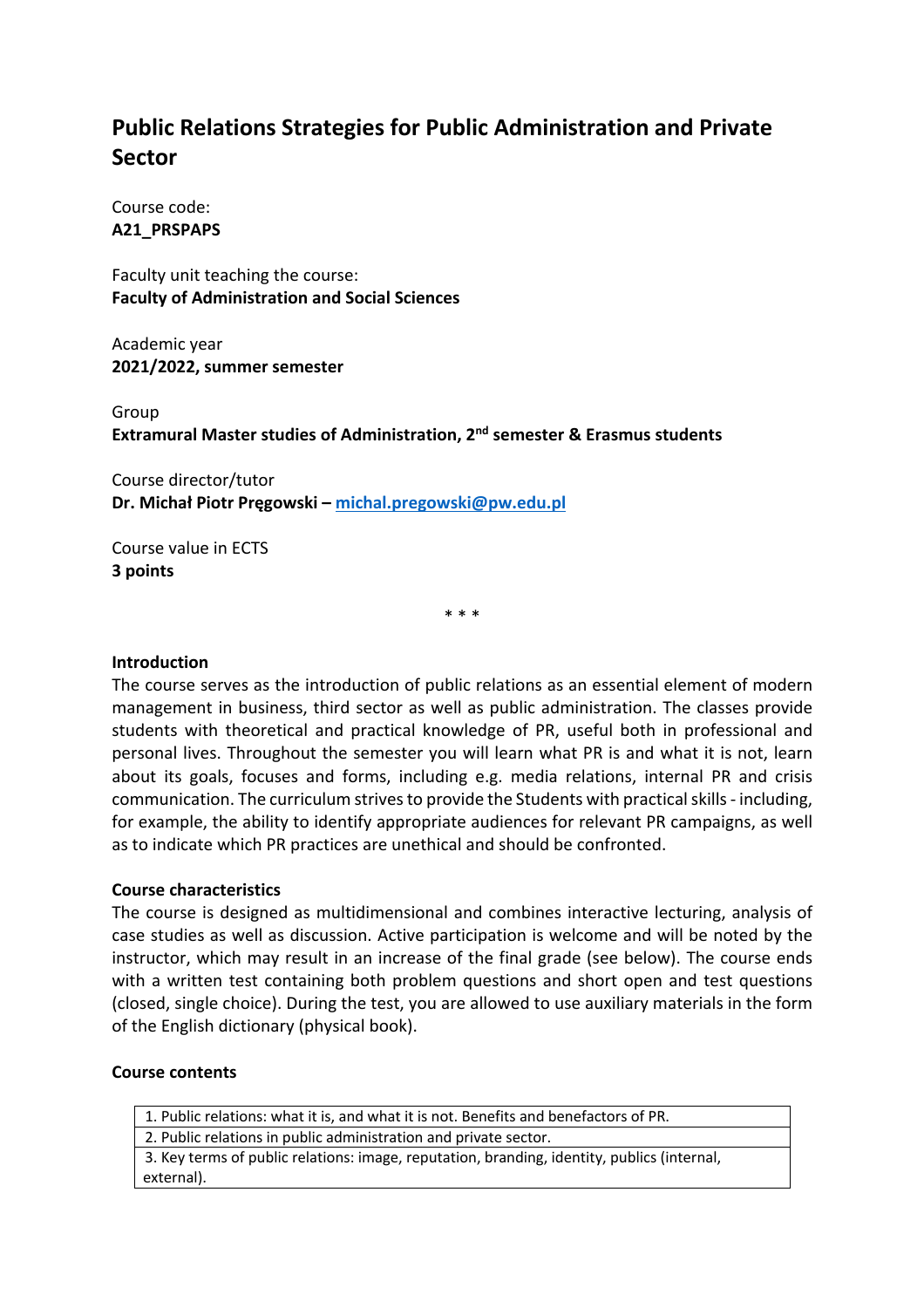4. From secret to transparent, from program to process. The evolution of PR.

5. The publics of PR. Consumer, employee, community relations. Government relations and civic relations. Donors/investors and other special publics.

6. Media relations & the gatekeepers.

7. Crisis communication. Seven principles of crisis communication.

8. Ethical and unethical PR. The IPRA Code of Conduct.

### **Literature and course materials**

Course materials will be made available to the group via MS Teams and should be seen as very helpful resources for preparing to pass the final exam. The most important resources are as follows:

1. Smith, R. (2017). Public Relations: The Basics, London & New York: Routledge 2. International Public Relations Association (2011). The IPRA Code of Conduct [online]; https://www.ipra.org/static/media/uploads/code\_of\_conduct/english.pdf [accessed 13.02.2022]

3. Bates, P. (nd). Why Public Relations Should Play a Role in Your Social Media Marketing [online]; https://csic.georgetown.edu/magazine/public-relations-play-role-social-mediamarketing/ [accessed 13.02.2022]

4.. Boitnott, J. (2017). 5 Ways You Should Be Using Social Media as Your Top PR Platform [online]; https://www.inc.com/john-boitnott/bhow-social-media-is-now-yourprimary-public-rel.html [accessed 13.02.2022]

## **Grading**

Grading information will be delivered electronically via MS Teams. In accordance with the WUT Study Regulations each student is entitled to approaching the exam twice (if needed). Grading cutoffs are as follows:

- 2.0 0-44% of points possible
- 3.0 45%-54% of points possible.
- 3.5 55%-60% points.
- 4.0 61%-70% points.
- 4.5 71%-80% points.
- 5.0 81%-100% points.

*Note #1 – when counting points, insignificant rounding off may turn out necessary (points vs. percentages).* 

*Note #2 - regular in-class activity will be noted by the instructor. Those who are the most active during the semester can count on raising the grade by half a grade (max. 5 most active attendees).*

## **Requirements for participation**

The course consists of 15 hours of didactic activities divided into 5 meetings. According to the WUT Study Regulations, the meetings in summer semester are fully in-person, therefore online or hybrid form of participation is not an option. One meeting absence of any kind (excused or unexcused) is fully allowed without any consequences while second absence results in the necessity to pass the outstanding material and/or to prepare an additional